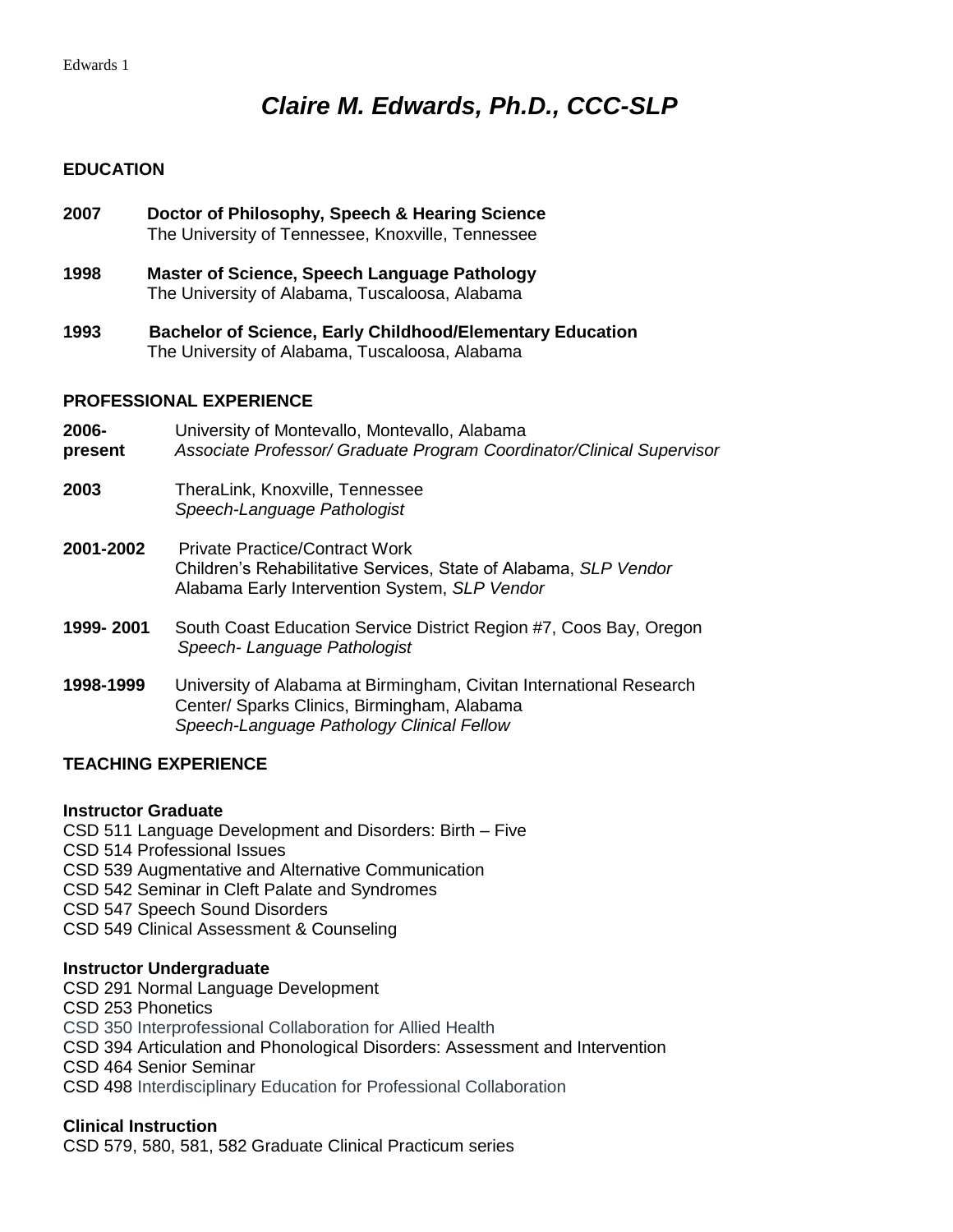# **SERVICE**

### **University**

Faculty Senate, senator, 2020-present; 2007-2013 UG Research Day Judge, 2017, 2018 TAA Committee, member, 2018-2019 Graduate Council, member, 2013-present Faculty Senate, alternate secretary, 2009-2011 SACS Audit Team, member 2008-2011 Montevallo Connection Committee, member, 2010-2018 Grievance Committee, member, 2007-2013 Grievance Committee, chair, 2008-2009 Admissions Committee, member, 2009-2010 Decanal Search Committee for the Graduate School and Continuing Education, member, 2009-2010

# *College*

Registration Events Meet the Major Events Future Falcons Day Lectures Pre-view Day Events Honors Day-Chair proxy Graduation- Chair proxy Life Raft Debate- participant

### *Department*

Search Committee, chair, Assistant/Associate Professor, 2020 Faculty Mentor, new faculty, 2019- present Search Committee, chair, Full-time Clinical Supervisor, 2019 Search Committee, member, Assistant/Associate Professor, 2019 Search Committee, member, Administrative Assistant II position, 2016 Search Committee, member, Assistant/Associate Professor 2015- 2016 P/R and Website Committee, member 2015 Search Committee, chair, Full-time Clinical Supervisor, 2014 Graduate Program Coordinator, 2014-present Graduate Program Director, 2013-2014 Graduate Program Coordinator, 2012-2013 Curriculum Committee, 2007- present Technology Committee, chair, 2012 Junior Class Admissions Committee, 2011-2012 Search Committee, member, Department Chair, 2010 University of Montevallo chapter of National Student Speech- Language and Hearing Association (NSSLHA), Advisor, 2010-2020, Co-Advisor, 2006-2009

# *Profession*

*Clinical Fellowship Supervisor, 2009-2010 ABESPA Board Member, 2015-2018*

### **Graduate Thesis Committees**

**2021** *The Effects of Saliva Production on Oral and Pharyngeal Residue in Post-radiation Head and Neck Cancer Patients*. Bailee Gist (with Mathew Vansant, chair; Linda Murdock)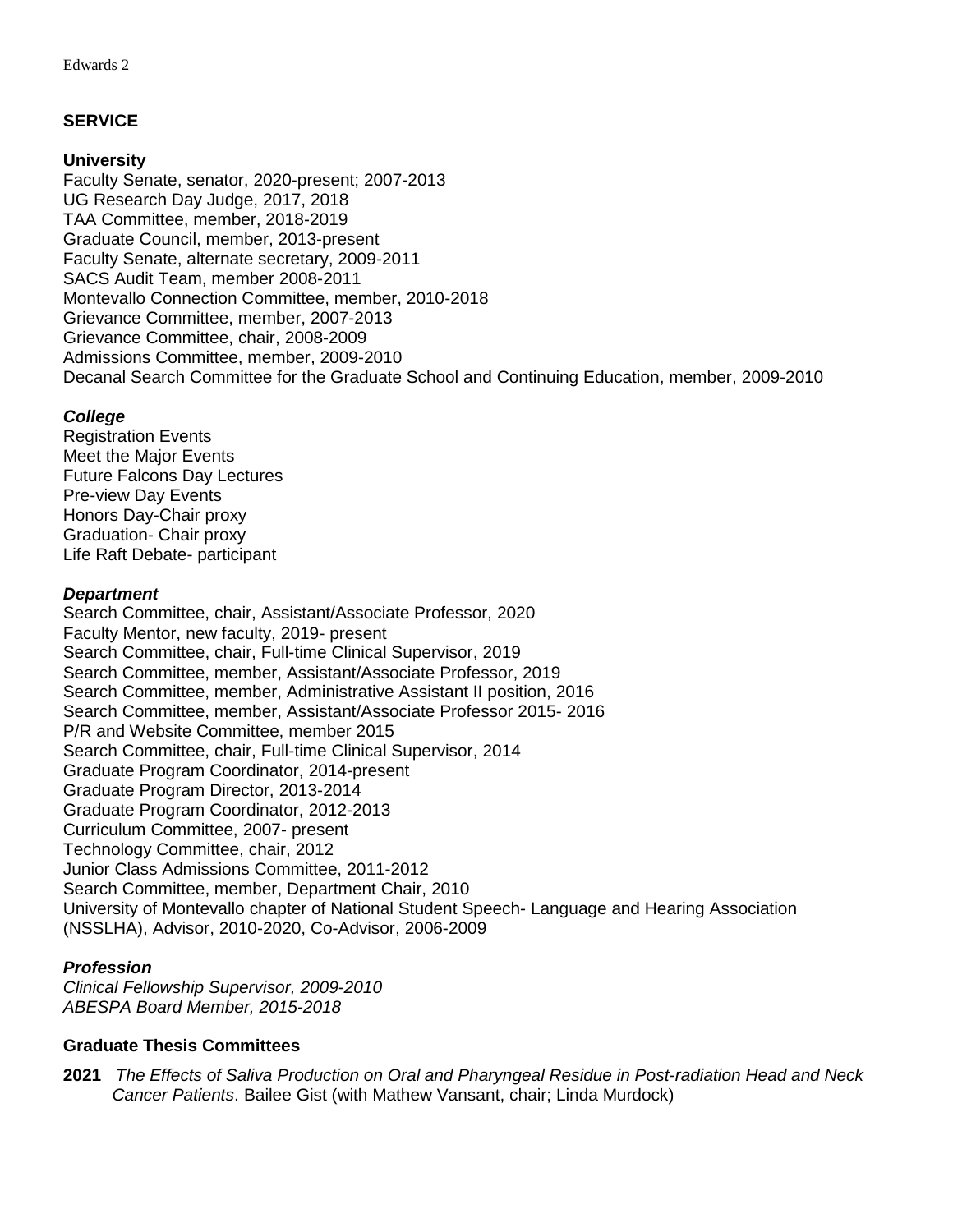- **2010** *Living with Autism a Case-Study: How can Speech-Language Pathologists Provide more Social and Emotional Support to the Caregivers throughout the Diagnostic and Treatment Processes.*  Samantha Morrison (with Danielle Rich, chair; Linda Murdock)
- **2009** *Causes of Unintelligible Speech in Children with Down Syndrome*. Anna Wright (chair)- thesis not completed by student
- **2008** *Literacy and Language in Response to Intervention.* Julie Pool (with Linda Murdock, chair; Hollie Cost)

#### **Undergraduate Research Mentor**

**2008** *The Possible Causes of Unintelligible Speech in Adolescents with Down Syndrome: A Case Study.* Anna Wright

### **PUBLICATIONS**

#### **Peer Reviewed**

- Edwards, C.M. *(2014).* Maternal literacy practices and toddlers' emergent literacy skills. *Journal of Early Childhood Literacy, 14(1),* 53-79.
- Edwards, C.M., & Newell, J.M. *(in press).* Implementing interprofessional education: Challenges for CSD graduate programs. *Teaching and Learning in Communication Science Disorders*
- Edwards, C.M. & Newell, J.M. (2019). Interprofessional education for BSW students: A pilot course. *Journal of Baccalaureate Social Work, 23(1).*
- Edwards, C.M., Newell, J.M., Rich, D.W., & Hitchcock, L.I. (2015) Teaching interprofessional practice: An exploratory course assignment in social work and speech language pathology. *Journal of Teaching in Social Work, 35(5),* 529-543. DOI: 10.1080/08841233.2015.1087449
- Horton-Ikard, R., Ellis Weismer, S., & Edwards, C. (2005). Examining the use of standard language production measures in the language samples of African-American toddlers. *Journal of Multilingual Communication Disorders, 3(3),* 169-182.

#### **Non-Peer Reviewed**

- Edwards, C.M**.,** Rich, D.W., Newell, J. M., & Hitchcock, L. I. (2012, May). Uniting in EI: Trans-disciplinary approach between social work and speech-language pathology increases a child's progress. *Advance for Speech Language Pathologists & Audiologists, 22(5),* 6-8.
- Edwards, C.M**.,** Rich, D.W., Newell, J. M., & Hitchcock, L. I. (2012). Trans-disciplinary teaming in early intervention: A collaborative perspective between speech-language pathology and social work. *The Communication Sciences & Disorders Review, 26(1),* 16-22.

#### **PRESENTATIONS**

#### **Short Courses- National/International**

Advancing Collaborative Practice Through Social Work Education, (with J. Newell, J. Duke, and D. Rich) Council on Social Work Education: Faculty Development Institute, Atlanta, Georgia, November 2016

Interdisciplinary Practice: A Guide to Collaboration and Teaming, ASHA national convention (with D. Rich and J. Newell), Orlando, Florida, November, 2014

#### **National/International Presentations**

Proposing and Integrating Interprofessional Education and Professional Collaboration Courses for BSW Programs (with J. Newell), Council on Social Work Education: Annual Program Meeting, Orlando, FL November 2018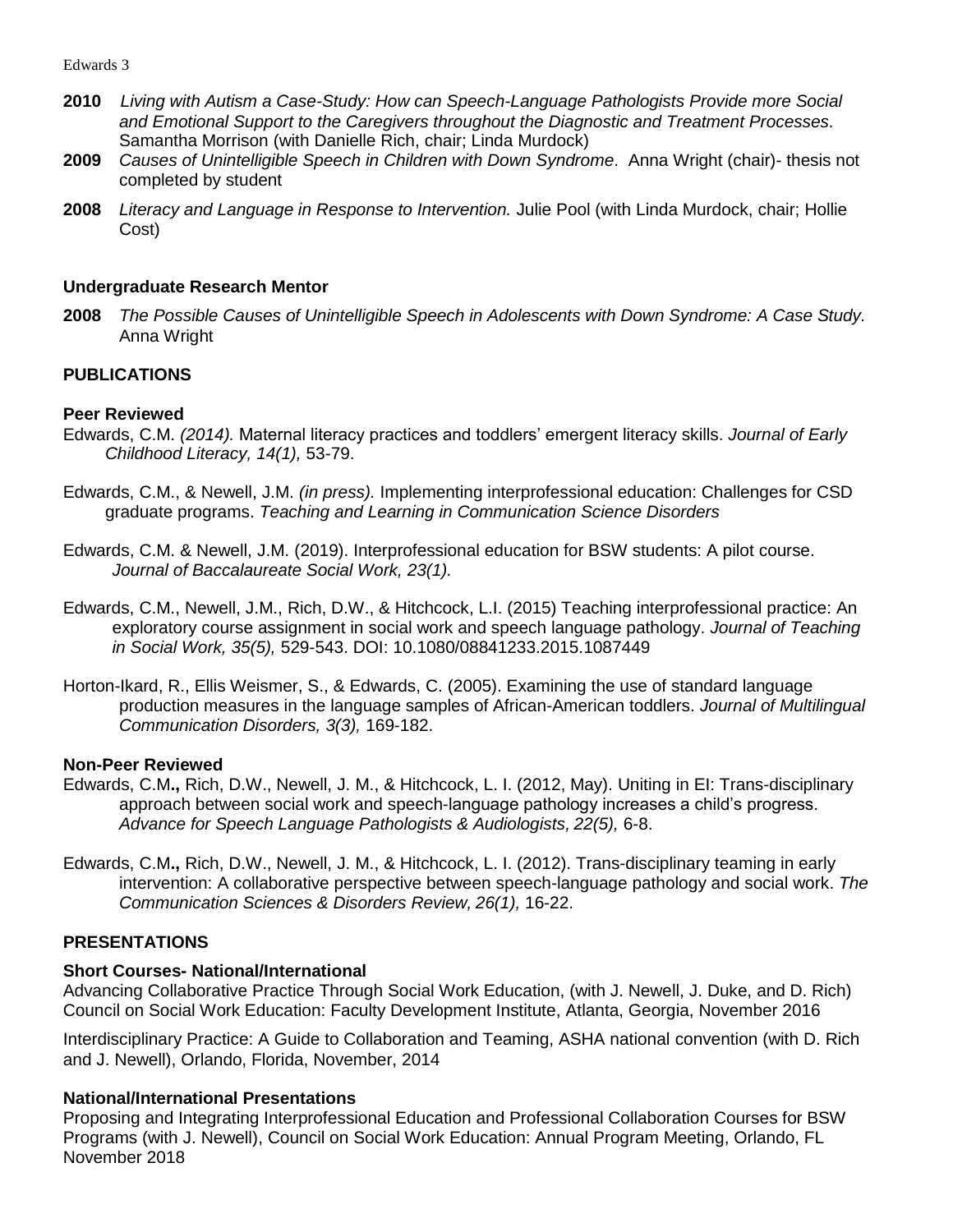Evaluating MLU and MLCU with African-American Toddlers, Student Technical Paper presented at the American Speech-Language-Hearing Association national convention, Philadelphia, Pennsylvania, November**,** 2004

Family Literacy: The Role of the Speech-Language Pathologist, Co-presented at the American Speech Language and Hearing Association national convention (with M.B. Armstrong, B. Burgess, K. Glamser, & R. Roy), Boston, Massachusetts, November, 1997

### **Invited Speaker**

Treatment of Speech Sound Disorders in Children, Shelby County Schools, March 2019

Building Successful Service Partnerships for Child Welfare: Social Work and Speech-Language Pathology. Co-presenter with D. Rich and J. Newell, 14<sup>th</sup> Annual Fall Social Work Convention, August 2015

Building Professional Relationships: Working on a Transdisciplinary Team (with D. Rich and J. Newell), SHAA convention, March 2014

Maternal Language & Literacy Practices & Toddlers' Emergent Literacy Skills, Faculty Research Symposium, The University of Montevallo, March 2010

LSA in the Schools, Over the Mountain Group, March 2009

LSA-You CAN Do It!, SHAA convention, Auburn, Alabama, March 2008

AAC-Anytime, Anywhere, Communication! Co-presenter with C. Burke and L. Arndt, SHAA convention, Auburn, Alabama, February 2008

Talk to Me! Emerging Language Issues, Alabama EI/Preschool Convention, Birmingham, Alabama, November 2007

Say What? Preschool Language Issues, Alabama EI/Preschool Convention, Birmingham, Alabama, November 2007

AAC for the Pre-School Environment and BoardMaker Software training (Mayer-Johnson Company), South Coast ESD, Coos Bay, Oregon, January 2000

Interdisciplinary roles of Audiologists and Speech-Language Pathologists in regard to various genetic syndromes, invited speaker for Introduction to Audiology class (with S. Olson, S. Lapsley, & J. Yeager), University of Montevallo, Montevallo, Alabama, April 1999

AAC Strategies for the Pre-School Environment, The University of Alabama's Department of Communicative Disorders NSSLHA Chapter, Tuscaloosa, Alabama, March 1998 (with co-author/presenter S. Olson and C. Burke, B. Bellah, & M. Cheslock), January, 1998

AAC: What Is It?, Civitan International Research Center/Sparks Clinics MCH LEND core lecture series, (with S. Olson, C. Burke, B. Bellah, and M. Cheslock), January 1998

Simple Technology for Young Children: An Interactive 'Show and Tell' Demonstration, Early Intervention Convention (with other agencies including Sparks Clinics, The University of Alabama, Children's Rehabilitation Services, and Alabama Tri-Alliance), Tuscaloosa, Alabama, November 1998

#### **Juried Poster Sessions**

Interviews for Graduate Admissions: One Program's Implementation Plan, ASHA national convention (with D. Rich, D. Valentine, K. Chatman, L. Murdock, C. Gaskill, and J. Ross), Orlando, Florida, November, 2014

Use of the iPad for Graduate Student Clinician Distance Supervision, ASHA national convention (with D. Valentine), Atlanta, Georgia, November 2012

Maternal Language & Literacy Practices & Toddlers' Emergent Literacy Skills, ASHA national convention, New Orleans, Louisiana, November 2009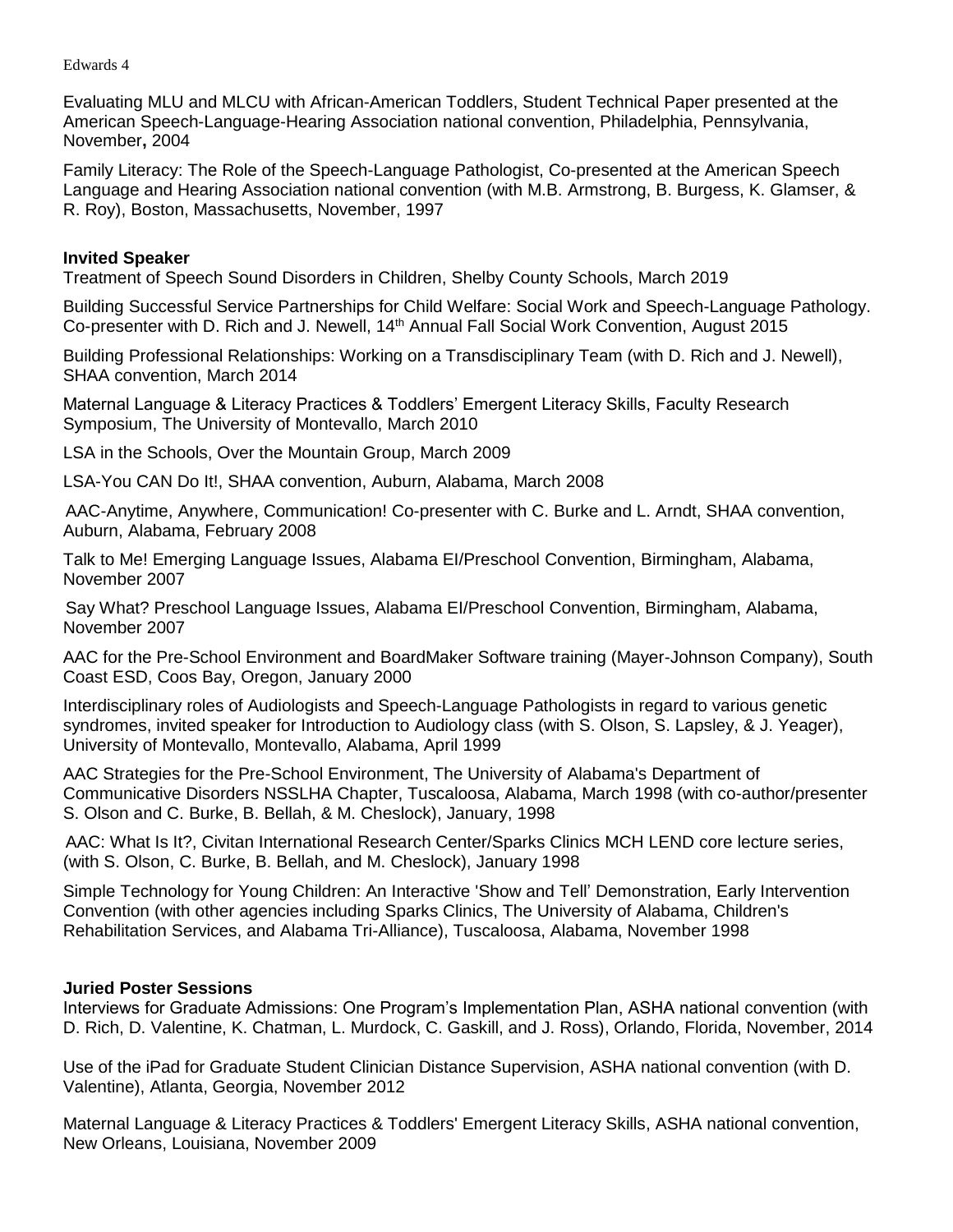Unintelligible Speech in Children with Down Syndrome: A Case Study, ASHA national convention (with A. Wright), New Orleans, Louisiana, November 2009

Parent Beliefs and Practices and Emergent Literacy Behaviors of Toddlers, Symposium on Research in Child Language Disorders (SRCLD), Madison, Wisconsin, June 2007

The Relationship Between Parental Beliefs and Practices and the Emergent Literacy Skills of Toddlers, A Pilot Investigation, SRCLD, Madison, Wisconsin, June 2006

Survey of Shared Reading Experiences: High-Risk Newborn Population, ASHA national convention (with M.B. Armstrong & B. Burgess), San Antonio, Texas, November 1998

# **RESEARCH IN PROGRESS**

Continued collaborative efforts between Social Work and Speech-Language Pathology focusing on implementing IPE into CSD graduate programs.

# **SCHOLARLY PEER REVIEWS**

Edwards, C.M. (2021). [Review of Teachers' beliefs about children and children's literacy development: The mediating role of responsive teaching]. *Journal of Early Childhood Literacy.*

Edwards, C.M. (2020). [Review of Digital parent-implemented interventions for parents of children with primary speech sound and/or language disorders]. *Journal of Child and Family Studies.*

Edwards, C.M. (2018). [Review of The effect of language-focused professional development on the knowledge and behavior of preschool teachers]. *Journal of Early Childhood Literacy.*

Edwards, C.M. (2017). [Review of Early literacy in children under three: Perspectives of early childhood educators and parents]. *Journal of Early Childhood Literacy.*

Edwards, C.M. (2016). [Review of A comparison of reading progress between two first grade classes in state and Montessori schools in Switzerland]. *Journal of Early Childhood Literacy.*

Edwards, C.M. (2014). [Review of the CEU course *Helping your young client persevere in the face of learning differences*]. Professional Development Resources, Inc.

Edwards, C.M. (2014). [Review of the CEU course *Building resilience in your young client*]. Professional Development Resources, Inc.

Edwards, C.M. (2014). [Review of We occasionally miss a bath but we never miss stories': Fathers reading to their young children in the home setting]. *Journal of Early Childhood Literacy.*

Edwards, C.M. (2013). [Review of the CEU course *When your young client is defiant*]. Professional Development Resources, Inc.

Edwards, C.M. (2012). [Review of the CEU course *Animal assisted therapy*]. Professional Development Resources, Inc.

Edwards, C.M. (2012). [Review of Enhancing preschool educators' ability to facilitate conversations during shared book reading*]. Journal of Early Childhood Literacy.*

Edwards, C.M. (2010). [Review of the CEU course *Communicating effectively with at-risk students*]. Professional Development Resources, Inc.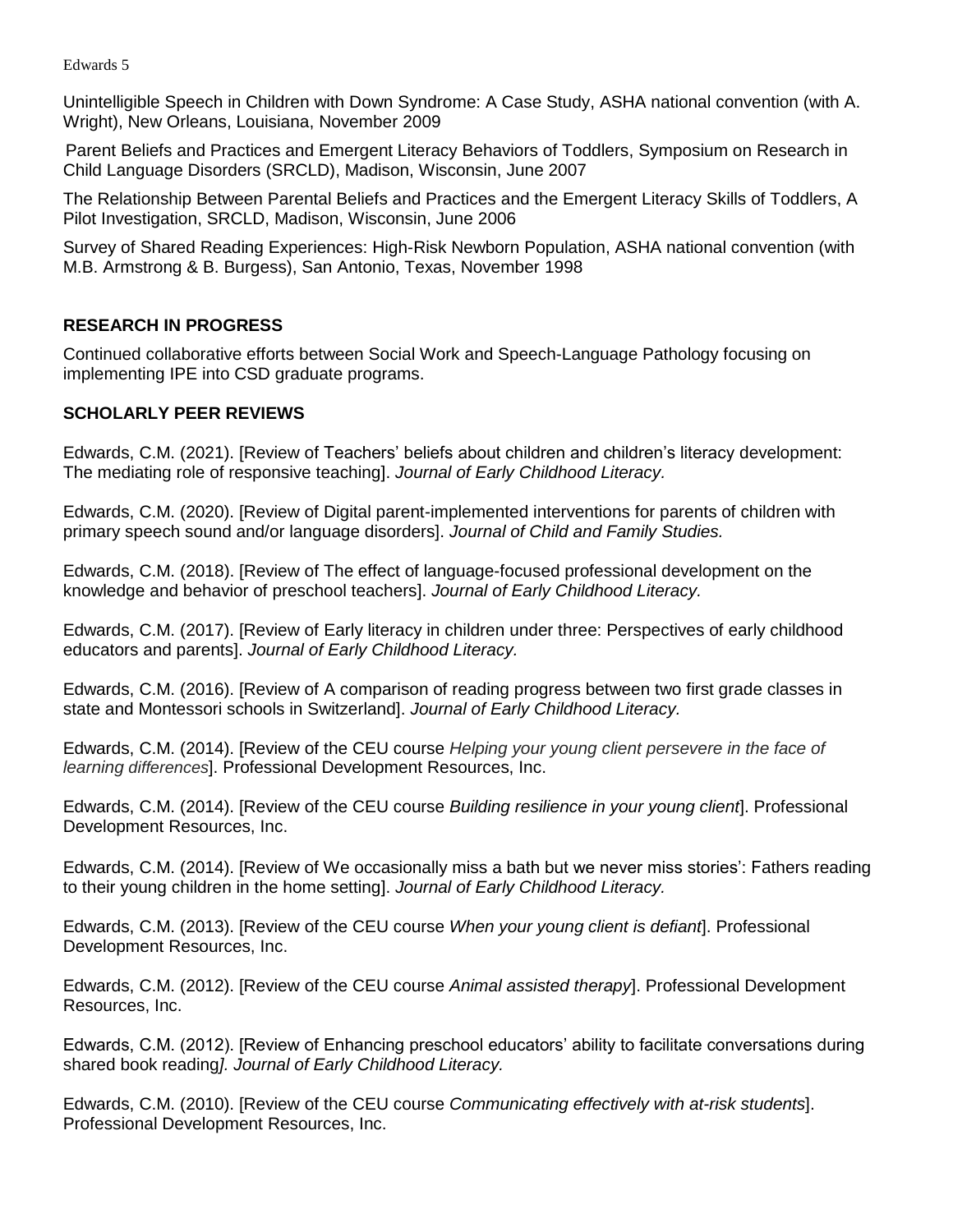Edwards, C.M. (2010). [Review of *Clinical observation in speech, language and hearing*]. Jones & Bartlett Publishers.

Edwards, C.M. (2009). [Review of the CEU course *Improving communication with your young clients*]. Professional Development Resources.

Edwards, C.M. (2009). [Review of *Clinical observation in speech, language and hearing*]. Jones & Bartlett Publishers.

Edwards, C.M. (2009). [Review of the CEU course *Clinical decision making in developmental language disorders*]. Professional Development Resources.

# **GRANTS**

**2021** UM Foundation & National Alumni Grant (with M. Cheslock)

Submission- to acquire IOPI for the UMSLC SAVI lab

Amount funded-\$2550

**2016** UM Faculty Development Institute

Green Fund Proposal Submission

# **HONORS AND AWARDS**

- **2019** Graduate Teaching Award, University of Montevallo
- **2016** Associate Professor, University of Montevallo
- **2012** Tenure, University of Montevallo
- **2011** Award for Continuing Education (ACE), American Speech-Language Hearing Association
- **2009** Summer Research Stipend for Untenured Faculty, University of Montevallo
- **2003** Graduate Student Assistantship, The University of Tennessee, Knoxville, Tennessee
- **1998** Bureau of Maternal and Child Health twelve month fellowship stipend for disciplinary and interdisciplinary training and clinical experience at the Civitan International Research Center/Sparks Clinics, University of Alabama at Birmingham, Birmingham, Alabama (1998- 1999)

# **CERTIFICATION AND LICENSURE**

Certificate of Clinical Competence in Speech-Language Pathology (ASHA) Alabama Board of Examiners in Speech Language Pathology (ABESPA) *It Takes Two to Talk* Hanen Program for Parents

# **PROFESSIONAL ORGANIZATIONS**

American Speech-Language and Hearing Association (ASHA) Speech & Hearing Association of Alabama (SHAA)

# **CONTINUING EDUCATION**

**2021** CAPCSD Annual Convention

**2020** What's In A Word: The SLP Role in Literacy A Language-Based Approach to Managing Echolalia